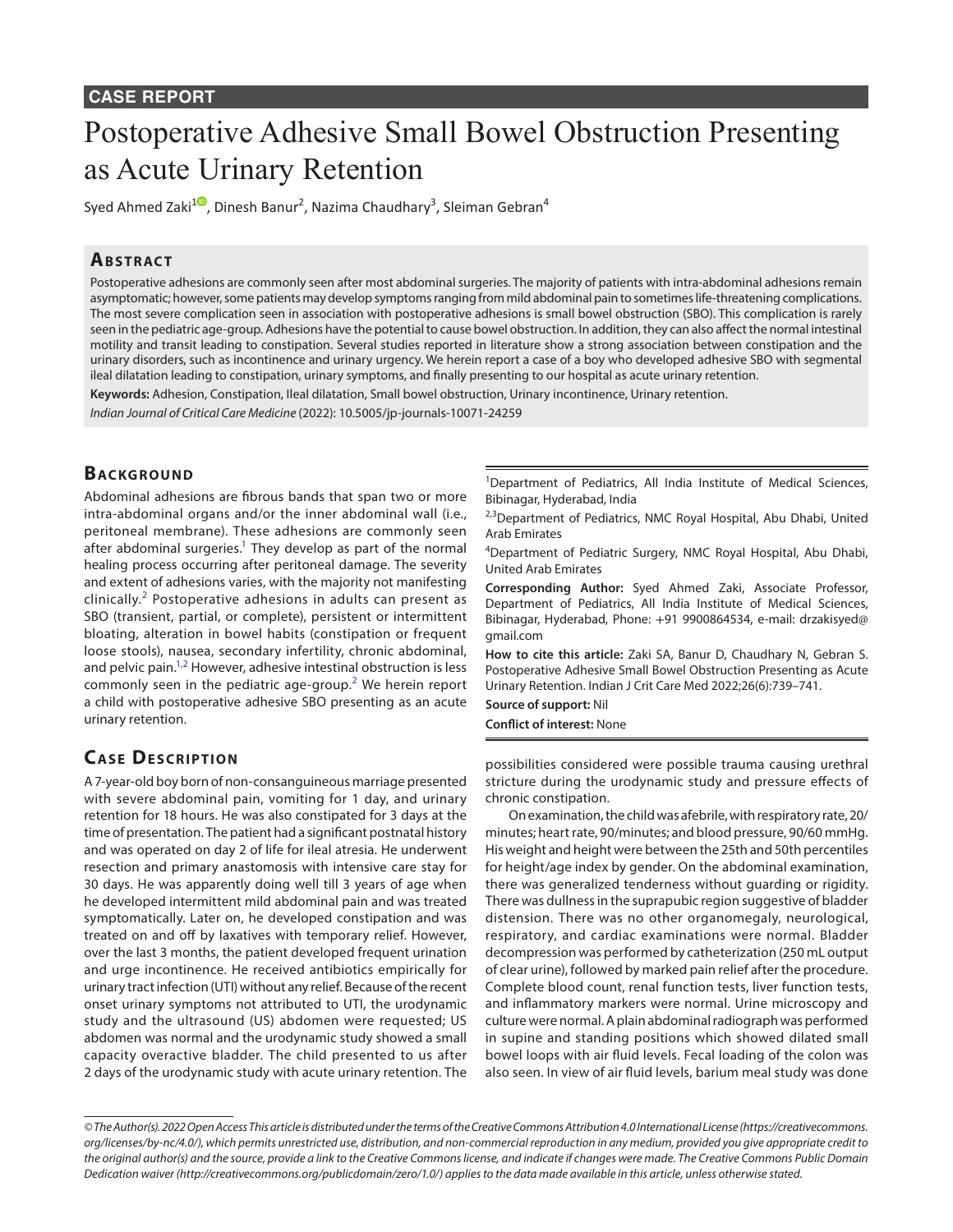

**Fig. 1:** Barium meal with follow through showing marked segmental dilatation of the ileum

<span id="page-1-0"></span>

**Fig. 2:** X-ray abdomen supine and erect showing dilated small bowel loops with air fluid levels. Fecal loading of the colon is seen

<span id="page-1-1"></span>which showed marked segmental dilatation of the ileum distally [Figure 1](#page-1-0). Abdominal adhesions were suspected in view of the radiological findings and the past history of abdominal operation. Laparotomy was done which showed segmental dilatation (around 30 cm) of the distal ileum at a distance of 20 cm for the ileocecal valve. The old anastomosis was patent. There were extensive abdominal adhesions. Adhesiolysis of small bowel along with resection of the distended ileum and end-to-end anastomosis was performed. He was discharged on laxatives and is currently doing well on follow-up. The urinary symptoms and abdominal pain had subsided on follow-up.

# Discussion

The incidence of adhesive intestinal obstruction in children varies from [2](#page-2-1).2 to 8.[3](#page-2-2)%.<sup>2,3</sup> Despite several advances in surgical techniques including laparoscopy, there is little change in the epidemiology

and understanding of the pathophysiology of adhesions.<sup>1,[4](#page-2-3)</sup> The timing from the initial operation to the presentation remains variable and can range from 7 days to 1[2](#page-2-1) years. $^2$  In Janik et al. series, adhesive intestinal obstruction developed within 2 years in 80% of their patients.<sup>[5](#page-2-4)</sup> Abdominal adhesions have no specific laboratory features and are not readily visible by currently available imaging methods.<sup>1</sup> Thus, patients may experience protracted symptoms, delayed diagnosis, and adverse medical outcomes. Our patient was operated on day 2 of life and gradually developed abdominal adhesions which started manifesting clinically at 3 years of age. Initially, he had vague symptoms of abdominal pain which progressed to constipation with urinary symptoms (urge incontinence and frequent micturition) and finally acute urinary retention. During this period, he was investigated and treated several times for constipation and UTI but remained undiagnosed for adhesive disease. The majority of children with intra-abdominal adhesions are asymptomatic. $1,2$  $1,2$  Some of the risk factors for the development of symptomatic "adhesive disease" include infection, hypoxia, and multiple surgeries. $<sup>2</sup>$  $<sup>2</sup>$  $<sup>2</sup>$  Adhesions that develop after</sup> appendectomy and procedures involving the left side of colon and rectum have been found to have enhanced predilection for intestinal obstruction.<sup>[6](#page-2-5)</sup> Although a conservative treatment does not remove the cause of the obstruction, the surgery can induce new adhesions. Thus, the management of SBO caused by adhesions remains controversial and difficult.<sup>1,[2](#page-2-1),[7](#page-2-6)</sup>

Adhesions have the potential to interfere with the normal intestinal motility and transit leading to altered bowel habits and constipation.<sup>1</sup> Similarly, due to adhesions, our patient had gradually developed constipation with X-ray abdomen showing fecal loading [Figure 2.](#page-1-1) Although rare, constipation has been reported to cause acute urinary retention in children.<sup>[8](#page-2-7)</sup> The association of constipation with urinary disorders such as incontinence and urgency is well established.<sup>[8](#page-2-7)[,9](#page-2-8)</sup> Children with constipation have been found to have large volumes of residual urine and urinary tract dilatation, including the ureteropelvic tract.<sup>10</sup> The pathophysiologic association of voiding disorders seen in children with constipation has been attributed to several factors. During the pelvic floor formation, there is a close embryological association (claoca) between the bladder and the rectum, sharing the same innervation, nerve roots S2 to S4. These nerve roots are responsible for controlling the motor function of the internal anal and urinary sphincters.  $8,10,11$  $8,10,11$  $8,10,11$  Experiments with rats showed that the distension of rectum with a balloon results in diminished bladder contractility.<sup>11</sup> Chronic fecal retention can also result in the involuntary contraction of the pelvic floor muscle and the external anal sphincter, thereby making bladder emptying difficult.<sup>12,13</sup> Additionally, due to the close anatomical association, the presence of impacted stool in the rectum (and in our case, also the dilated segmental ileum) reduces the bladder functional capacity. This results in a feeling of earlier bladder emptying, that is, increased frequency and hesitancy.<sup>12[,13](#page-2-12)</sup> Moreover, a chronically full rectal ampulla can lead to invaginations in the posterior wall of the bladder and urethral obstruction.<sup>13</sup> All the above factors may have played a role in causing urinary symptoms and acute urinary retention in our patient.

# **CONCLUSION AND CLINICAL SIGNIFICANCE**

A past history of abdominopelvic surgery in a child and presence of symptoms such as chronic abdominal pain, constipation, and/ or urinary symptoms should alert the pediatrician to consider a